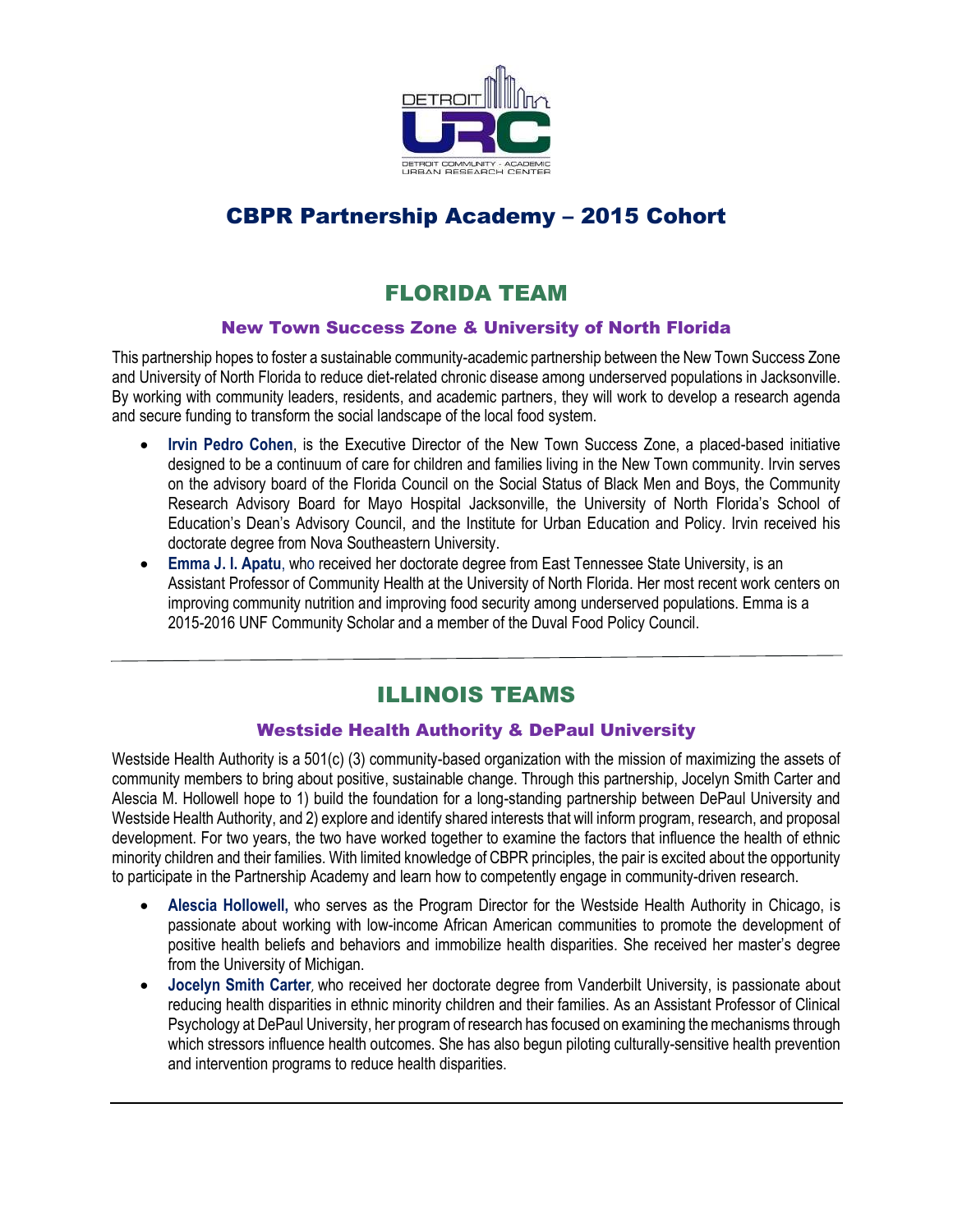#### West Humbolt Park Development Council & Northwestern University

This partnership is between the West Humboldt Park Development Council (WHPDC) in Chicago's West Humboldt Park community area and the Smith Child Health Research Program at the Stanley Manne Children's Research Institute at the Ann & Robert H. Lurie Children's Hospital of Chicago. The partnership will involve multiple investigators from our academic center, Northwestern University, of which Dr. Mason will serve as the lead academic partner. WHPDC will involve multiple community organization partners in West Humboldt Park and serve as the lead community partner. Their organizations have come together to build what they envision to be a long-lasting partnership that will improve the health of West Humboldt Park community members through community-engaged research. Together they have identified a number of community health concerns including violence, obesity, and the connections between community stressors and chronic disease, on which they will focus their efforts over the coming years.

- **Megan Hinchy**, who received a master's degree from Florida International University, serves as the Healthy Community Initiatives Program Coordinator of the West Humboldt Park Development Council. Megan has a passion for people and has been working with low-income communities in Chicago for the past seven years, providing education about healthy lifestyles with an emphasis on nutrition. She has had the benefit of working hands-on in planning and coordinating many neighborhood events, and she enjoys participating in those events (especially if they are outdoors). Megan embraces new challenges and looks forward to working with the residents of West Humboldt Park to continue to take steps to better the community.
- **Maryann Mason** received her doctorate degree from Loyola University and is an Assistant Research Professor of Sociology in the Pediatrics Department at the Feinberg School of Medicine at Northwestern University in Chicago. She also serves as the Community Research and Evaluation Director for the Consortium to Lower Obesity in Chicago Children and Research Director for the Injury Prevention Research Center, both of which are located at the Ann & Robert H. Lurie Children's Hospital of Chicago. She is interested in community-engaged research to improve community support for health and well-being.

## MASSACHUSETTS TEAMS

#### Strong Woman, Strong Girls & Harvard University

With a working name of "Our Time: Raising Girls' Voices," the objective of this partnership is to promote mental health and well-being among girls involved in Strong Women, Strong Girls (SWSG) programming. They intend to conduct mixed-methods research to identify the prevalence and social determinants of mental health and well-being outcomes in this community, which predominately consists of black, Latina, and Asian girls from low-income families. They plan to use their research findings to revise the SWSG curriculum so it includes evidence-based content and activities pertaining to mental health and well-being tailored to the concerns, needs, and experiences of girls of color from lowsocioeconomic backgrounds. Lastly, they intend to evaluate the influence of these activities on mental health and wellbeing outcomes among SWSG girls.

- **Kenyora Johnson**, who received her master's degree from Boston University, serves as Senior Operations Manager for Strong Women, Strong Girls, a non-profit organization in Boston that focuses on empowering and raising the ambition of women and girls. In addition to her commitment to female empowerment, Kenyora pursues her other passion, fashion, by working as a part-time sales associate at Eileen Fisher, which she says is an amazing company focused on collaborative workplace culture, wellness, and personal development (in addition to top-quality clothes). Kenyora is an active and proud member of Delta Sigma Theta Sorority, Inc., a public-service organization dedicated to positive social change. She is also the Vice President of the African American Alumnae/I Association of Simmons College.
- **Madina Agénor** is a Postdoctoral Research Fellow in the Department of Social and Behavioral Sciences at the Harvard T.H. Chan School of Public Health and a Lecturer on Studies of Women, Gender, and Sexuality at Harvard University. Madina uses quantitative and qualitative research methods to investigate the social determinants of women's and girls' health – with a particular focus on the sexual and reproductive health of women and girls of color and sexual minority women and girls. She earned her doctorate degree from Harvard.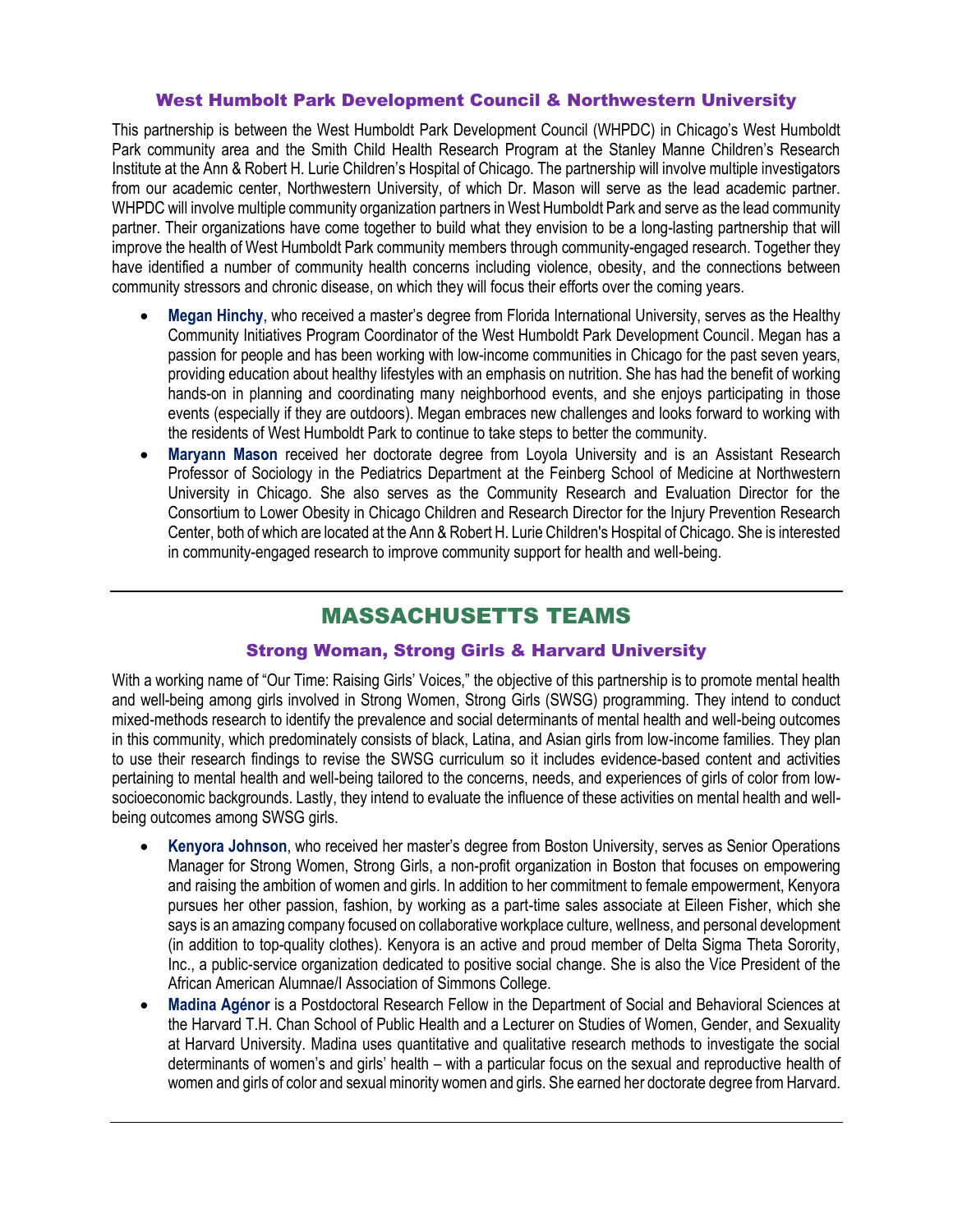### MotherWoman & Holyoke Community College

Shannon and Vanessa have worked together to increase awareness of critical support services available to mothers at every stage of motherhood through MotherWoman. The pair is interested in using ethnographic research methods, particularly Photovoice, to investigate how mothers develop strategies to negotiate their maternal mental health needs when their choices are constrained by class, race, and traditional definitions of motherhood. Specifically, their work together will investigate how Massachusetts' Hampden County's Latina and Black mothers address their maternal health concerns and how best to implement a MotherWoman Support-Group model in these communities.

- **Shannon Rudder** empowers the resiliency of mothers and advocates for families as the Executive Director of MotherWoman, Inc. The span of her non-profit career has involved inspiring the forward movement of social justice and equity. Shannon embodies a wealth of experience in non-profit development and leadership. Active in the community, Shannon contributes as a member of the Women's Leadership Council of United Way, as well as Zeta Phi Beta Sorority, Inc. Shannon received a master's degree from Medaille College and is a proud wife and mother of a 15-year-old daughter.
- **Vanessa Martinez-Renuncio** received her doctorate degree from the University of Massachusetts and is a trained cultural and medical anthropologist. Her research specializes in how social inequities impact access to medical care and educational opportunities. As an Associate Professor and Honors Program Coordinator at Holyoke Community College, Vanessa is the queen of multi-tasking and is an advocate for liberatory teaching.

### South Coast Community Health Worker Collaborative & the University of Massachusetts Dartmouth

A perception exists nationally that advances in HIV prevention and treatment have removed the disease from crisis status. However, this is not the case in certain regions of the country, and certainly not the case in New Bedford and Fall River, Massachusetts. These two diverse and economically challenged cities located in Massachusetts' southcoast region, bear a significant burden of HIV infection in the Commonwealth. HIV-positive individuals in New Bedford and Fall River require culturally specific resources and access to adequate healthcare to prevent advancement of HIV disease and HIV-related co-morbidities. However, more information is needed on what the culturally specific needs are and how those needs can be met. The University of Massachusetts Dartmouth's College of Nursing and School of Law partnered with the South Coast Community Health Worker Collaborative to conduct a comprehensive community health assessment to identify gaps in resources and services, across the spectrum of physical, social, cultural, and legal factors, within the HIV-positive community. In response to this new knowledge, the academic side of the partnership will design faculty-led and student-engaged services to address these identified gaps.

- **Kathy Murphy**, who received a master's degree from Assumption College, is affiliated with the Commonwealth of Massachusetts' Community Health Network Areas. She is a Community Health Worker and Community Organizer for United Interfaith Action of Southeastern Massachusetts. Her work focuses on growing the capacity and advancing the role of Community Health Workers in Greater Fall River and Greater New Bedford. Kathy has decades of experience in teaching at all educational levels, academic advising, career counseling, and program development at local, state, university, and diocesan levels.
- **Caitlin M. Stover** is an Assistant Professor at the University of Massachusetts' Dartmouth College of Nursing, where she previously earned her doctorate degree. She is also the Chairperson of the Community Nursing Department. Caitlin's interests include examining the social determinants that contribute to healthcare disparities in marginalized populations and conducting community assessments to develop and evaluate community-based health programs. Her clinical research focuses on the healthcare experiences of lesbian, gay, bisexual, and transgender populations.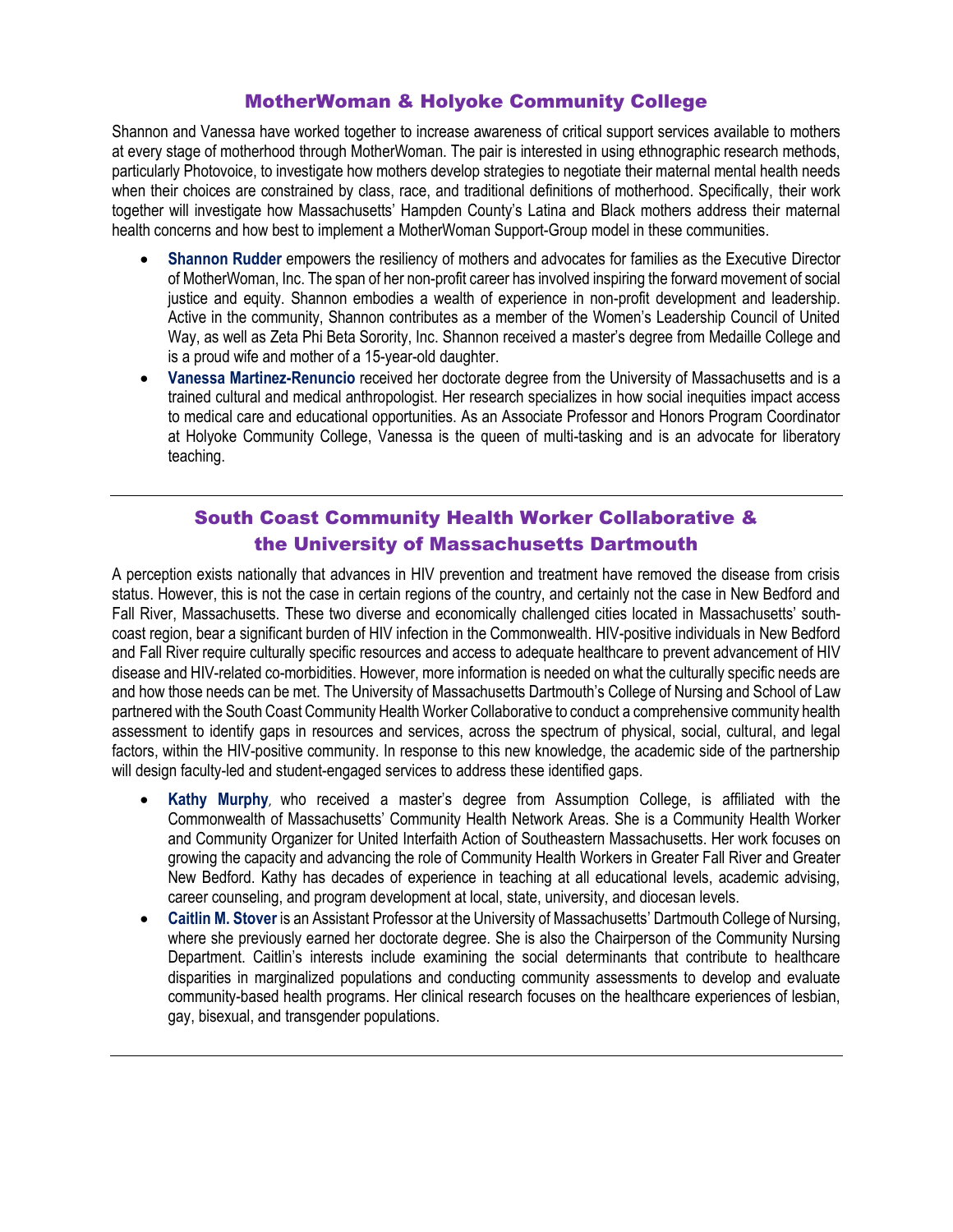## NEW YORK TEAMS

#### Choice for All & Hofstra University

This partnership, the "Suburban Equity Alliance," began informally through mutual assistance with research, grant writing, and community forums from 2012. Their overall goal through this initiative is to formalize their partnership in Community-Based Participatory Research (CBPR) and to bridge their work with youth and families in Roosevelt: a suburban community in Long Island. By teaching advocacy and community organizing skills, they, in turn, can be empowered as creators and caretakers of a vibrant, sustainable, and supportive community. Once best practices are established, it is the partnership's hope to share lessons learned with communities across the Long Island region towards improving self-efficacy, building community capacity for change, and improving public health outcomes.

- **Jacob Dixon**, who received his master's degree from the Bank Street College of Education in New York, is the Chief Executive Officer of Choice for All, a multi-service, non-profit organization in Long Island, New York. The organization's vision aligns with his interest in bridging community-based research, advocacy, community organizing, and human services towards positive family life and youth development. He formerly served as a special education teacher, community organizer, and child advocate.
- **Martine Hackett**, who received her doctorate degree from the CUNY Graduate Center, is an Assistant Professor in the public health and community health programs at Hofstra University in New York. Her research interests include maternal-child health, suburban public health, and visual participatory research methods. Martine has served as a deputy director at the New York City Department of Health's Bureau of Maternal, Infant and Reproductive health.

### Make the Road New York & Barry Commoner Center for Health and the Environment, Queens College, CUNY

In November 2012, The Barry Commoner Center for Health and the Environment (BCCHE) at Queens College of the City University of New York (CUNY) and Make the Road New York (MRNY) joined together to begin to address the workplace safety needs of Latino workers involved with the cleanup of, and recovery from, Hurricane Sandy through a grant for research and pilot intervention projects. The partnership has provided tremendous mutual support and resources to both partners. While it is not brand new, the partnership was implemented on an ad hoc basis because it responded to an acute post-disaster need. The group is eager to develop a more sustained research collaboration, and they have begun a new research project focused on community-based health promotion of diverse, low-wage workers. The team hopes to apply the skills they learn at the Academy to expand their methodological toolbox and implement a better communication infrastructure so that their collaboration, research participants, and communities atlarge can get the most benefit from this undertaking.

- **Diego Palaguachi** is part of the second wave of mass transnational migration of Ecuadorians to the U.S. during the turn of the second millennium. As a construction, cleaning, and restaurant worker, he became involved with students, tenants, and immigrant workers by supporting their organizing struggles and efforts. Currently, as an Occupational Safety Trainer for Make the Road NY and the Barry Commoner Center for Health and the Environment (BCCHE) at the Queens College of CUNY, Diego supports immigrant Latina and Latino workers and is involved in community-based worker safety and health research projects. Diego earned a bachelor's degree from the Queens College of CUNY.
- **Isabel Cuervo** received her doctorate degree from CUNY and is a Qualitative Research Associate at the Barry Commoner Center for Health and the Environment at the Queens College of CUNY. She developed research experience in New York and Colombia through many initiatives that span the fields of psychology, housing and urban planning, education, and, most recently, occupational health and safety. She is a native, bilingual Spanish-speaking New Yorker and hails from the same community that Make the Road New seeks to empower.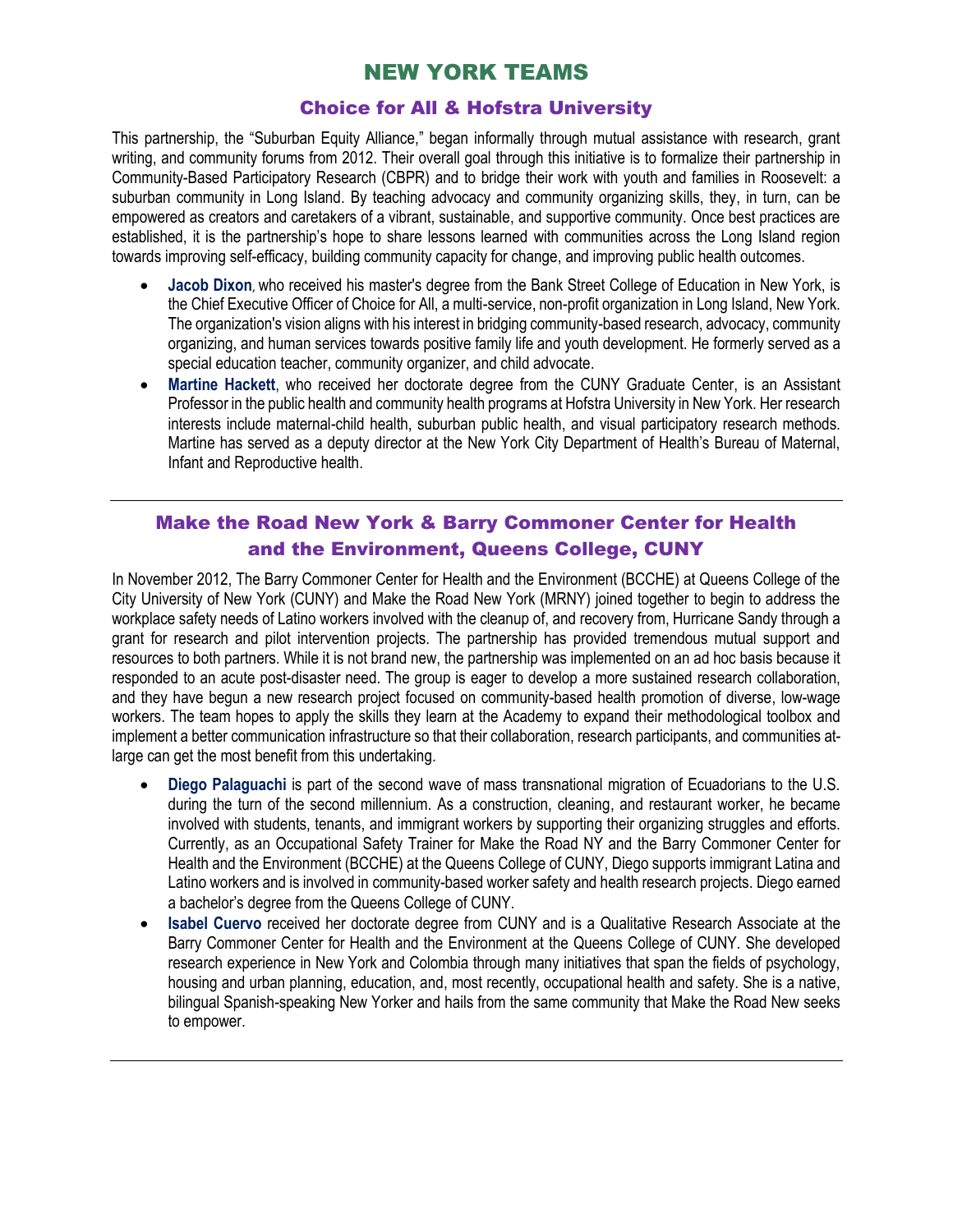## NORTH CAROLINA TEAM

### Strengthening The Black Family, Inc. & the University of North Carolina at Chapel Hill

Strengthening The Black Family, Inc. (STBF) is a preeminent coalition of more than 40 organizations serving urban African American families, whose mission is to improve the quality of life and ensure the survival and strengthening of black families in Southeast Raleigh, North Carolina. Their partnership goals are to conduct collaborative, communitybased research using focus groups, mobile health technology, and survey/physiological research to inform community outreach and opportunities, facilitate advocacy, and increase health equity for African American youth and families in Wake County. They are particularly interested in how parents and families help African American youth cope with racism-related stress, develop a positive identity, and experience positive mental and physical health.

- **Melvin Jackson** is the Program Director of Strengthening The Black Family, Inc. (STBF). He has partnered and served as Co-PI on several Community-Based Participatory Research (CBPR) initiatives and has copresented workshops on how to strengthen community-campus partnerships both locally and nationally. Melvin received his master's degree from Boston University and is a member of the Community-Based Public Health Caucus of APHA and the National Community-Based Organization Network (NCBON).
- **Enrique Neblett, Jr.** is an Associate Professor of Psychology and Director of the African American Youth Wellness Laboratory at the University of North Carolina at Chapel Hill. With a doctorate degree from the University of Michigan, Enrique's research examines racism-related stress experiences and African American youth health, with a focus on racial identity, racial socialization, Afrocentric worldview, and psychophysiological mechanisms that underlie the association between racism and health. His most recent honors include the UNC Institute of African American Research Faculty Fellowship and the Chapman Family Teaching Award for distinguished teaching of undergraduate students.

# OREGON TEAM

### Community Alliance of Tenants & Pacific University

After crossing paths through several projects related to housing and health, Justin Buri, of the Community Alliance of Tenants (CAT), and Moriah McSharry McGrath, of Pacific University, are excited to conduct research and organize around the negative health impacts of no-cause tenant evictions (the termination of a rental agreement at the landlord's discretion). Their experience suggests that the limited data available about the extent of no-cause evictions make it difficult for policymakers to understand the effects of Oregon's weak legal protections for people who rent their homes. Their data collection and analysis will emerge from CAT's current community-organizing model around safe and habitable housing, entitled the Safe Housing Project. They will work with tenants and other stakeholders to document the experience of no-cause evictions with the goal of describing the impacts on the health and stability of both households and neighborhoods.

- **Justin Buri** is the Executive Director of the Community Alliance of Tenants (CAT), Oregon's only grassroots, tenant-led, renters' rights organization. CAT's mission is to educate, organize, and empower Oregon tenants to demand and obtain safe, stable, and affordable rental housing. Justin is working to complete his master's degree in Urban Studies from Portland State University, where he and Moriah met. Justin received his bachelor's degree from the University of Colorado.
- **Moriah McSharry McGrath**, who received her doctorate degree from Portland State University, is an Assistant Professor of Public Health in the School of Social Sciences at Pacific University in Forest Grove, Oregon. Her work focuses on relationships among health, place, and social stratification. Her practice experience includes Peace Corps service and five years at the Multnomah County Health Department in Portland.